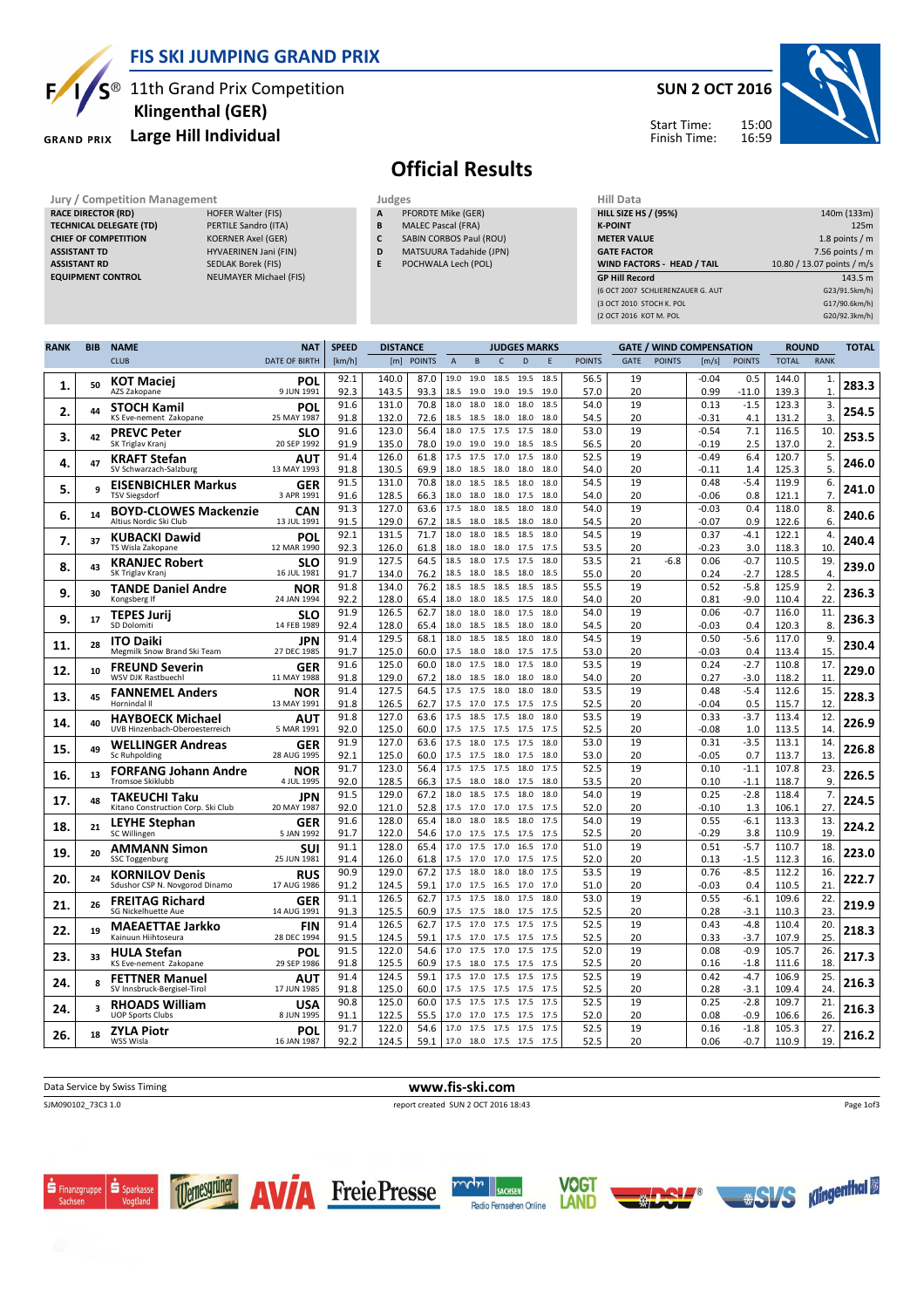

S<sup>®</sup> 11th Grand Prix Competition

Klingenthal (GER)

**GRAND PRIX** 

E

Large Hill Individual

SUN 2 OCT 2016



Start Time: Finish Time:

## Official Results

| <b>RANK</b> | <b>BIB</b> | <b>NAME</b>                       | <b>NAT</b>           | <b>SPEED</b> |       | <b>DISTANCE</b> |                     |      | <b>JUDGES MARKS</b> |      |      |               |             | <b>GATE / WIND COMPENSATION</b> |         |               | <b>ROUND</b> |             | <b>TOTAL</b> |
|-------------|------------|-----------------------------------|----------------------|--------------|-------|-----------------|---------------------|------|---------------------|------|------|---------------|-------------|---------------------------------|---------|---------------|--------------|-------------|--------------|
|             |            | <b>CLUB</b>                       | <b>DATE OF BIRTH</b> | [km/h]       | [m]   | <b>POINTS</b>   |                     |      |                     | D    | F    | <b>POINTS</b> | <b>GATE</b> | <b>POINTS</b>                   | [m/s]   | <b>POINTS</b> | <b>TOTAL</b> | <b>RANK</b> |              |
| 27.         | 23         | <b>SAKUYAMA Kento</b>             | <b>JPN</b>           | 90.6         | 122.0 | 54.6            | $17.0$ 17.0         |      | 17.0                | 17.5 | 17.5 | 51.5          | 19          |                                 | 0.18    | $-2.0$        | 104.1        | 30.         | 216.0        |
|             |            | Kitano Construction Corp.Ski Team | 3 JUL 1990           | 91.2         | 125.5 | 60.9            | 17.0 18.0 17.5 17.5 |      |                     |      | 17.5 | 52.5          | 20          |                                 | 0.13    | $-1.5$        | 111.9        | 17.         |              |
| 28.         | 46         | <b>GEIGER Karl</b>                | <b>GER</b>           | 91.5         | 121.0 | 52.8            | 17.0                | 16.5 | 17.5                | 17.0 | 17.0 | 51.0          | 19          |                                 | $-0.27$ | 3.5           | 107.3        | 24.         | 212.1        |
|             |            | SC 1906 Oberstdorf                | 11 FEB 1993          | 92.0         | 122.0 | 54.6            | 17.0 17.0 17.5 17.0 |      |                     |      | 17.0 | 51.0          | 20          |                                 | 0.07    | $-0.8$        | 104.8        | 28.         |              |
| 29.         | 31         | <b>HLAVA Lukas</b>                | <b>CZE</b>           | 91.2         | 118.5 | 48.3            | . 17.0              | 16.0 | 16.5                | 17.0 | 17.0 | 50.5          | 19          |                                 | $-0.41$ | 5.4           | 104.2        | 29.         | 208.2        |
|             |            | Dukla Liberec                     | 10 SEP 1984          | 91.2         | 121.5 | 53.7            |                     |      | 17.5 17.0 17.0 17.0 |      | 17.5 | 51.5          | 20          |                                 | 0.11    | $-1.2$        | 104.0        | 29.         |              |
| 30.         |            | <b>MATURA Jan</b>                 | <b>CZE</b>           | 91.0         | 123.0 | 56.4            | 17.0                | 18.0 | 17.0                | 17.0 | 17.5 | 51.5          | 19          |                                 | 0.26    | $-2.9$        | 105.0        | 28.         | 203.7        |
|             |            | Dukla Liberec                     | 29 JAN 1980          | 91.2         | 119.0 | 49.2            | 17.0 17.0 17.0      |      |                     | 17.0 | 17.0 | 51.0          | 20          |                                 | 0.13    | $-1.5$        | 98.7         | 30.         |              |
|             |            |                                   |                      |              |       |                 |                     |      |                     |      |      |               |             |                                 |         |               |              |             |              |

|     | not qualified for 2nd round |                                                                     |                           |      |       |      |                               |                     |  |                          |      |      |    |         |        |       |     |       |
|-----|-----------------------------|---------------------------------------------------------------------|---------------------------|------|-------|------|-------------------------------|---------------------|--|--------------------------|------|------|----|---------|--------|-------|-----|-------|
| 31. | 32                          | <b>BICKNER Kevin</b><br>Norge Ski Club                              | <b>USA</b><br>23 SEP 1996 | 91.1 | 120.5 |      | 51.9 17.0 17.0 16.5 16.5 17.0 |                     |  |                          |      | 50.5 | 19 | $-0.05$ | 0.7    | 103.1 | 31. | 103.1 |
| 32. | 11                          | <b>KOUDELKA Roman</b><br>LSK Lomnice nad Popelkou                   | <b>CZE</b><br>9 JUL 1989  | 91.6 | 120.5 | 51.9 |                               |                     |  | 17.0 17.0 17.0 17.0 17.5 |      | 51.0 | 19 | 0.04    | $-0.4$ | 102.5 | 32. | 102.5 |
| 33. | 39                          | <b>VANCURA Tomas</b><br>TJ Dukla Liberec                            | <b>CZE</b><br>10 SEP 1996 | 91.3 | 122.0 | 54.6 |                               |                     |  | 17.0 17.0 17.5 17.5 17.5 |      | 52.0 | 19 | 0.38    | $-4.2$ | 102.4 | 33. | 102.4 |
| 33. | 29                          | <b>DEZMAN Nejc</b><br>SK Triglav Kranj                              | <b>SLO</b><br>7 DEC 1992  | 91.6 | 123.0 | 56.4 |                               |                     |  | 17.5 17.0 18.0 17.5 17.5 |      | 52.5 | 19 | 0.58    | $-6.5$ | 102.4 | 33. | 102.4 |
| 35. | 25                          | <b>ASCHENWALD Philipp</b><br>SC Maverhofen-Tirol                    | <b>AUT</b><br>12 NOV 1995 | 91.4 | 123.5 | 57.3 |                               |                     |  | 17.5 17.0 17.5 17.5 17.5 |      | 52.5 | 19 | 0.67    | $-7.5$ | 102.3 | 35. | 102.3 |
| 36. | 36                          | <b>AIGNER Clemens</b><br>SV Innsbruck-Bergisel-Tirol                | <b>AUT</b><br>2 FEB 1993  | 91.1 | 121.0 | 52.8 |                               |                     |  | 17.0 17.5 17.0 17.5 17.5 |      | 52.0 | 19 | 0.36    | $-4.0$ | 100.8 | 36. | 100.8 |
| 36. | $\overline{ }$              | <b>BRESADOLA Davide</b><br>C.S. Esercito                            | <b>ITA</b><br>10 SEP 1988 | 91.6 | 118.0 | 47.4 |                               |                     |  | 17.0 16.5 17.0 17.0 17.0 |      | 51.0 | 19 | $-0.18$ | 2.4    | 100.8 | 36. | 100.8 |
| 38. | 15                          | <b>WOLNY Jakub</b><br>LKS Klimczok Bystra                           | POL<br>15 MAY 1995        | 91.4 | 119.0 | 49.2 |                               |                     |  | 17.0 17.0 17.0 17.0 17.0 |      | 51.0 | 19 | $-0.01$ | 0.1    | 100.3 | 38. | 100.3 |
| 39. | 27                          | <b>MURANKA Klemens</b><br>TS Wisla Zakopane                         | POL<br>31 AUG 1994        | 91.3 | 121.5 | 53.7 |                               |                     |  | 17.0 17.0 17.0 17.5 17.5 |      | 51.5 | 19 | 0.48    | $-5.4$ | 99.8  | 39. | 99.8  |
| 40. |                             | <b>KARLEN Gabriel</b><br>Gstaad                                     | <b>SUI</b><br>10 MAR 1994 | 90.5 | 116.0 | 43.8 |                               |                     |  | 17.0 17.0 16.5 17.0 17.0 |      | 51.0 | 19 | $-0.31$ | 4.1    | 98.9  | 40. | 98.9  |
| 41. | 34                          | <b>SCHIFFNER Markus</b><br>UVB Hinzenbach-Oberoesterreich           | <b>AUT</b><br>5 JUN 1992  | 91.5 | 118.0 | 47.4 |                               |                     |  | 16.0 16.5 16.5 16.5 17.0 |      | 49.5 | 19 | 0.03    | $-0.3$ | 96.6  | 41. | 96.6  |
| 42. | 16                          | <b>KLIMOV Evgeniy</b><br><b>GBU TSTOVS Moskovskava oblast Ski s</b> | <b>RUS</b><br>3 FEB 1994  | 90.4 | 117.5 | 46.5 |                               |                     |  | 17.0 16.0 17.0 16.5 17.0 |      | 50.5 | 19 | 0.15    | $-1.7$ | 95.3  | 42. | 95.3  |
| 43. | 22                          | <b>KOBAYASHI Junshiro</b><br>Megmilk Snow Brand Ski Team            | <b>JPN</b><br>11 JUN 1991 | 90.9 | 118.5 | 48.3 |                               |                     |  | 17.0 16.5 17.0 17.0 17.0 |      | 51.0 | 19 | 0.38    | $-4.2$ | 95.1  | 43. | 95.1  |
| 44. | 12                          | <b>STJERNEN Andreas</b><br>Sprova IL                                | <b>NOR</b><br>30 JUL 1988 | 92.1 | 117.0 | 45.6 |                               |                     |  | 16.5 16.0 17.0 17.0 17.0 |      | 50.5 | 19 | 0.11    | $-1.2$ | 94.9  | 44. | 94.9  |
| 45. |                             | <b>KRAUS Marinus</b><br>Wsv Oberaudorf                              | <b>GER</b><br>13 FEB 1991 | 91.4 | 118.5 | 48.3 |                               | 17.0 16.5 17.0 17.0 |  |                          | 17.0 | 51.0 | 19 | 0.60    | $-6.7$ | 92.6  | 45. | 92.6  |
| 46. | 35                          | <b>STURSA Voitech</b><br>Dukla Liberec                              | <b>CZE</b><br>3 AUG 1995  | 90.4 | 116.5 | 44.7 |                               |                     |  | 17.0 16.0 16.5 16.5 17.0 |      | 50.0 | 19 | 0.31    | $-3.5$ | 91.2  | 46. | 91.2  |
| 47. |                             | <b>LAMY CHAPPUIS Ronan</b><br>Bois D'amont                          | <b>FRA</b><br>10 SEP 1993 | 91.8 | 114.0 | 40.2 |                               |                     |  | 16.5 16.0 17.0 17.0 17.0 |      | 50.5 | 19 | 0.09    | $-1.0$ | 89.7  | 47. | 89.7  |
| 48. |                             | <b>DAMJAN Jernei</b><br>SSK Sam Ihan                                | <b>SLO</b><br>28 MAY 1983 | 90.9 | 115.0 | 42.0 |                               |                     |  | 16.5 16.0 16.5 16.5 17.0 |      | 49.5 | 19 | 0.24    | $-2.7$ | 88.8  | 48. | 88.8  |
| 49. | 41                          | <b>SEMENIC Anze</b><br><b>NSK TRZIC FMG</b>                         | <b>SLO</b><br>1 AUG 1993  | 91.8 | 104.0 | 22.2 |                               |                     |  | 14.5 14.0 15.0 15.0 15.0 |      | 44.5 | 19 | $-0.89$ | 11.6   | 78.3  | 49. | 78.3  |
|     |                             |                                                                     |                           |      |       |      |                               |                     |  |                          |      |      |    |         |        |       |     |       |

#### **Disqualified** 38 HAUER Joachim NOR SCE 4

SCE 4 : SUIT

Data Service by Swiss Timing **www.fis-ski.com**<br>
SIM090102\_73C3 1.0<br>
Feport created SUN 2 OCT 2016 18 report created SUN 2 OCT 2016 18:43

Page 2of3